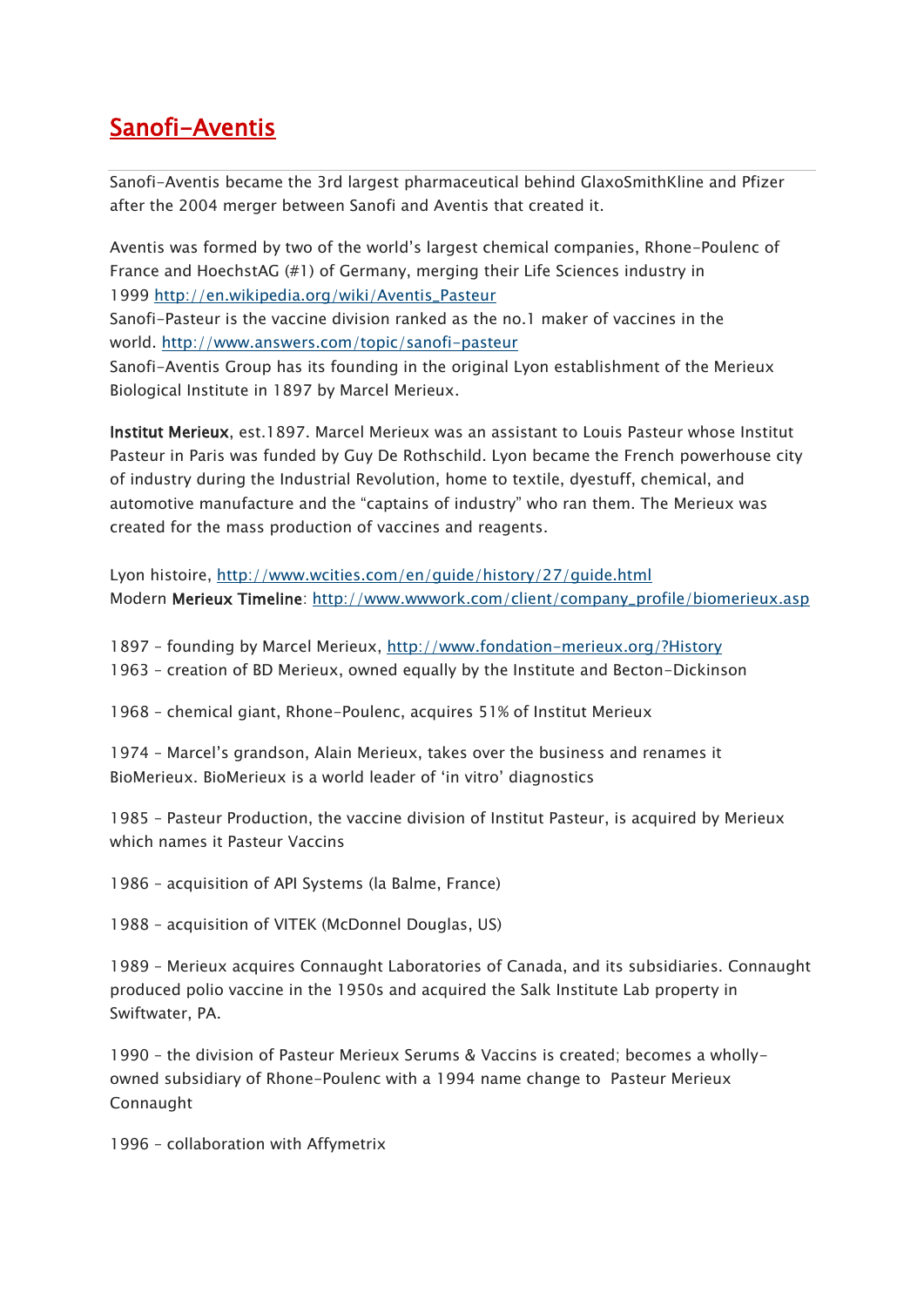1999 – Rhone-Poulenc and Hoechst merge to form Aventis

2001 – acquisition of Organon Teknika Diagnostic (Akzo Nobel, Netherlands)

2003 – strategic alliance with Cepheid and IDI

2004 – merger between Aventis and Sanofi; Sanofi-Pasteur becomes the vaccine division headquartered in Lyon with manufacturing headquarters in Swiftwater, Pennsylvania

2008 – Sanofi-Pasteur acquires Acambis, plc. biotech

Brief overview of the mergers behind Sanofi-Pasteur [http://www.sanofipasteur.com/sanofi](http://www.sanofipasteur.com/sanofi-pasteur2/front/templates/index.jsp?siteCode=SP_HQ&codeRubrique=10&lang=E)[pasteur2/front/templates/index.jsp?siteCode=SP\\_HQ&codeRubrique=10&lang=E](http://www.sanofipasteur.com/sanofi-pasteur2/front/templates/index.jsp?siteCode=SP_HQ&codeRubrique=10&lang=E)

## Foundation Merieux, director Benoit

Miribel, <http://www.fleshandstone.net/healthandsciencenews/1645.html> Donated a BSL-3 to the Weizmann Institute in 1993

\_\_\_\_\_\_\_\_\_\_\_\_\_\_\_\_\_\_\_\_\_\_\_\_\_\_\_\_\_\_\_\_\_\_\_\_\_\_\_\_\_\_\_\_\_\_\_\_\_\_\_\_\_\_\_\_\_\_\_\_\_\_\_\_\_\_\_\_\_\_\_\_\_\_\_\_\_\_\_\_

Excerpt from "Second Thoughts About Disease", <http://whale.to/w/kal.html> Louis Pasteur's Place in History?

We found in our study of history that there is good evidence that Louis Pasteur's position in the history of science may need considerable re-evaluation. E. Douglas Hume has demonstrated quite conclusively in her book, Bechamp or Pasteur (Hume, 1963), that the person who really developed the secrets of fermentation was a little known contemporary medical scientist named Bechamp. It is impossible to fully explain Bechamp's complex hypotheses and findings covering 53 years of dedicated scientific research (1853-1905), and we do urge skeptical readers of our findings and interpretations to study his prolific works. In the year of his death. 1908, eight pages of the Moniteur Scientifique were required to set forth a list of his scientific works. Bechamp spoke of his last work. The Blood and Its Third Anatomical Element (Bechamp. 1912), "as the crown to a collection of works upon ferments and fermentation" which he had pursued without relaxation since 1854. On page 79 of this book Bechamp gives an interesting account of Pasteur:

"Now in 1872 M. Pasteur attempted his boldest plagiarism; he discovered all of a sudden eight years after my discovery thereof, (I will state elsewhere on what occasion) that the ferments of vineous fermentations exists naturally upon the grape. In this connection he discovered, also, that plant and animal matters contain normally the things which cause them to alter spontaneously, in their cellules. without the atmospheric germs. . ."

It appears to us that not only did Pasteur plagiarize, but he also distorted Bechamp's hypothesis itself which we now offer to our readers in the spirit of continuing inquiry and of encouraging an objective re-evaluation of this man's work in light of our current knowledge of the importance of nutrition-immunization interactions of the sort documented in the book, Every Second Child (Kalokerinos. 1974). Very briefly, it was Bechamp's thesis that most